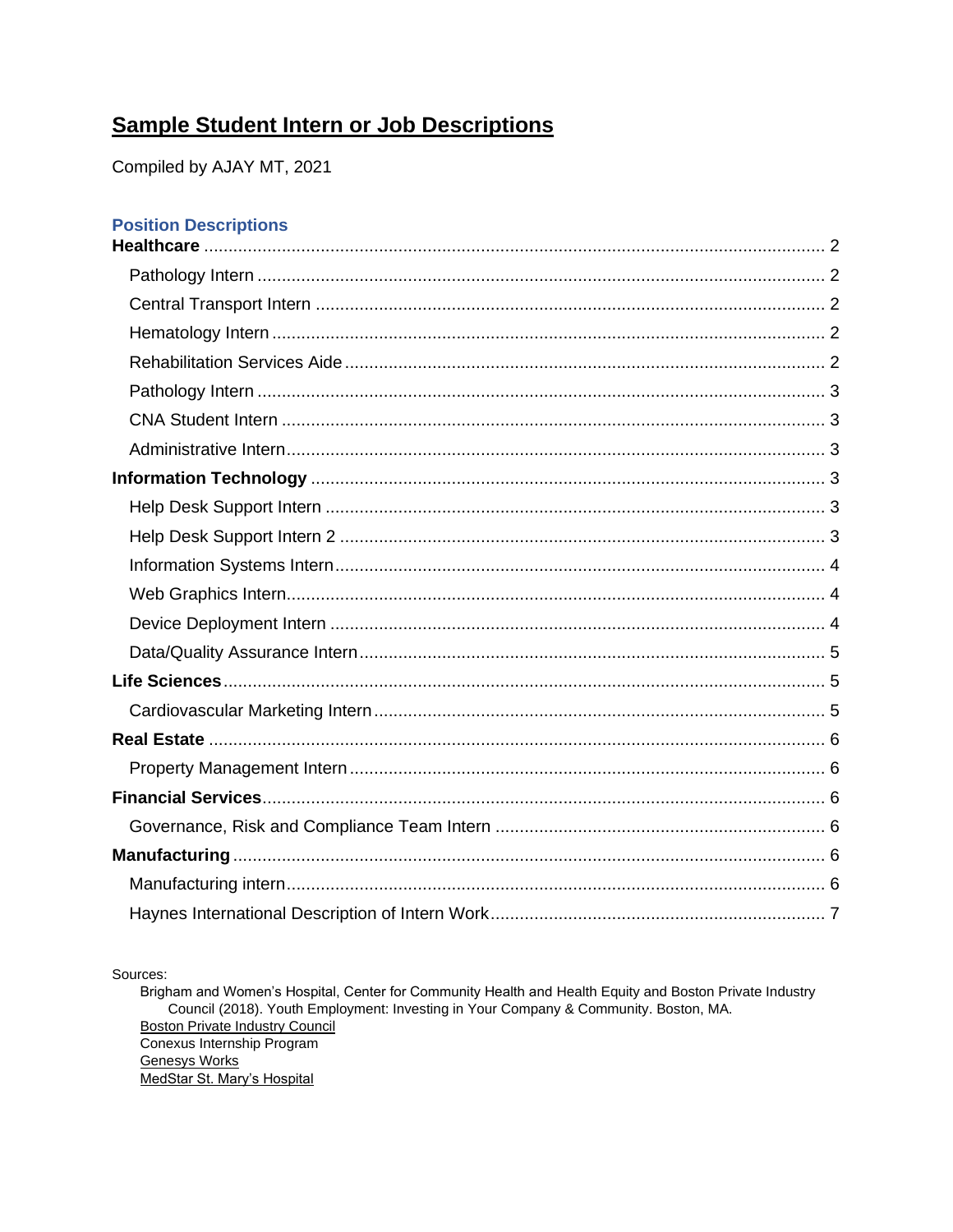# <span id="page-1-0"></span>**Healthcare**

### <span id="page-1-1"></span>Pathology Intern

Responsibilities:

- Data entry and reporting in Microsoft Excel
- Inventory of pathology paraffin blocks
- Return loan materials for second opinion reports to referring institutions
- Fill paraffin blocks that have been cut for diagnosis
- Clean and take inventory of lab equipment

Preferred Skills:

- Strong data entry skills
- Detail oriented

## <span id="page-1-2"></span>Central Transport Intern

Responsibilities:

- Transport patients in wheelchairs from departments or waiting rooms to various parts of the hospital
- Deliver specimens throughout the hospital to their appropriate destinations
- Learn the layout of the hospital and how to interact with hospital employees in various departments

Preferred Skills:

- Strong customer service skills
- Detail oriented

## <span id="page-1-3"></span>Hematology Intern

The student will report to the Research Nurse and Administrative Coordinator Responsibilities:

- Input on data design
- Data entry using Access, Excel and HandDbase
- Responsible for producing 10-15 laminated ID cards per day for patients with hemophilia and sickle cell disease using Adobe Acrobat and a laminator
- Research bleeding disorder websites to compile informational "links" that we can display on the website

### <span id="page-1-4"></span>Rehabilitation Services Aide

Responsibilities:

- Assist patients with navigating hospital
- Clean, set up/break down equipment
- Greet and escort patients
- Assist in inventory control
- Assist therapists with some activities
- Assist with office duties, including answering phones, filing, photocopying, and tidying up waiting area
- Observe P.T. care when other tasks are complete.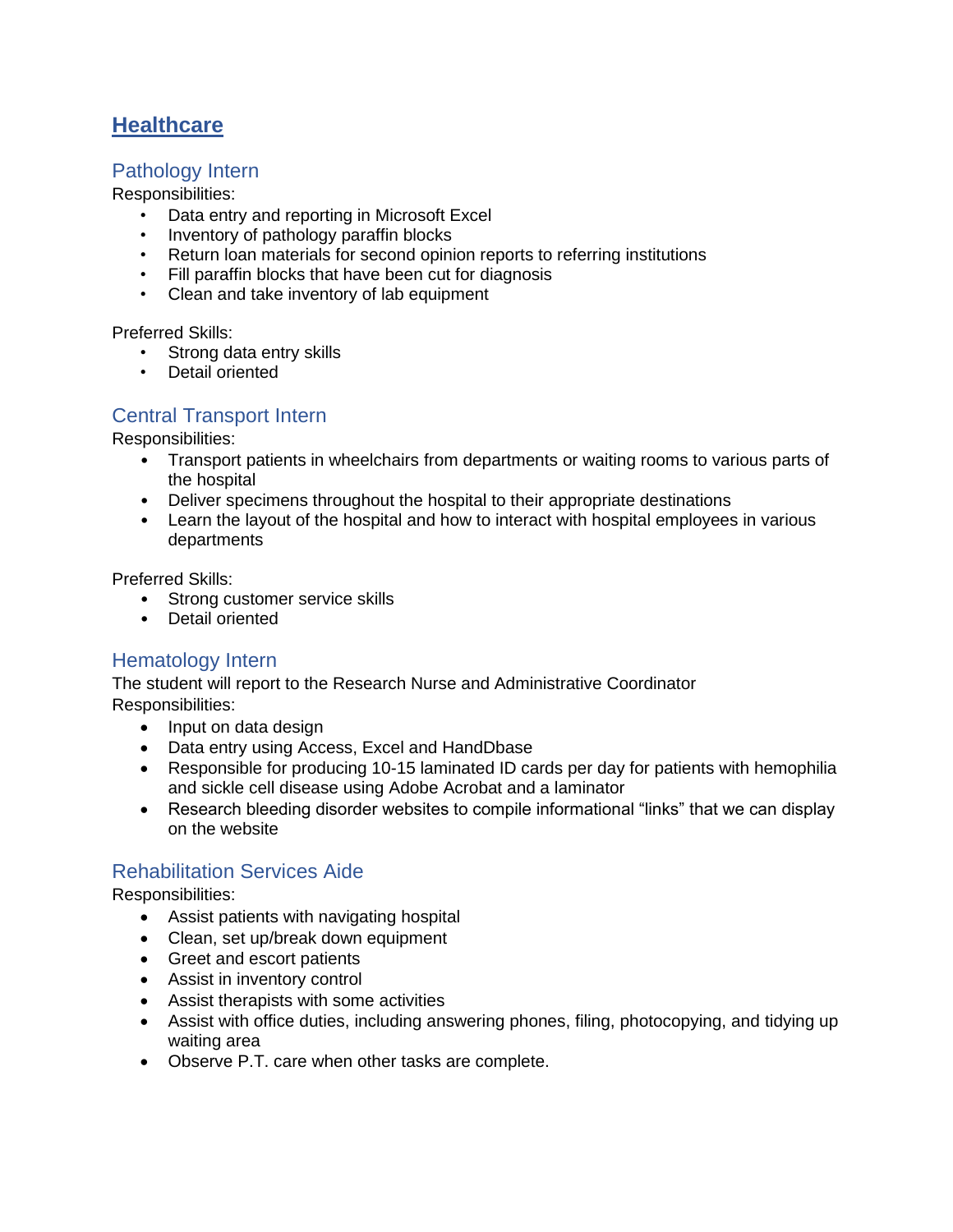## <span id="page-2-0"></span>Pathology Intern

Responsibilities:

- Data entry and inventory of pathology paraffin blocks
- Collate patient materials which have been loaned to hospital for second opinion with reports, and return loan materials to referring institutions
- Fill paraffin blocks which have been cut for diagnosis

Preferred Skills:

- Data entry
- Computer skills
- Detailed oriented

## <span id="page-2-1"></span>CNA Student Intern

The CNA Student intern will be assigned to and will assist a Nursing Technician with tasks which may involve a group of patients. The purpose of the internship is to allow students in a high school level Health Professionals program to practice basic Nursing techniques under the supervision and direction of a licensed professional.

## <span id="page-2-2"></span>Administrative Intern

The administrative intern performs copying, filing, receptionist and other duties to support work production in various departments as assigned. The intern assists staff by performing nonpatient care related functions.

# <span id="page-2-3"></span>**Information Technology**

## <span id="page-2-4"></span>Help Desk Support Intern

Responsibilities:

- Assist employees with any technology issues they might have
- Work with IT team to develop and implement creative solutions for IT issues in the office
- Support IT team in any long and/or short-term projects
- Create data management solutions

Preferred Skills:

- Familiar with basic office computer and content management software
- Highly organized, personable, and able to prioritize time-sensitive assignments
- Comfortable learning new programs and able to do so at a fast pace
- Capable of troubleshooting hardware and software issues9

## <span id="page-2-5"></span>Help Desk Support Intern 2

Responsibilities:

- Assist clients over the phone with password and other basic IT related issues on multiple applications. Tasks include verifying identity of client and resetting password through administrator access or escalating tickets to proper support group as needed
- Assist with routing issues received to the appropriate person. Tasks include properly categorizing the issue in ticketing system and assigning to correct support group

Skills and Knowledge Gained

• Student gains exposure to an overview of IT and learn more about what areas they have an interest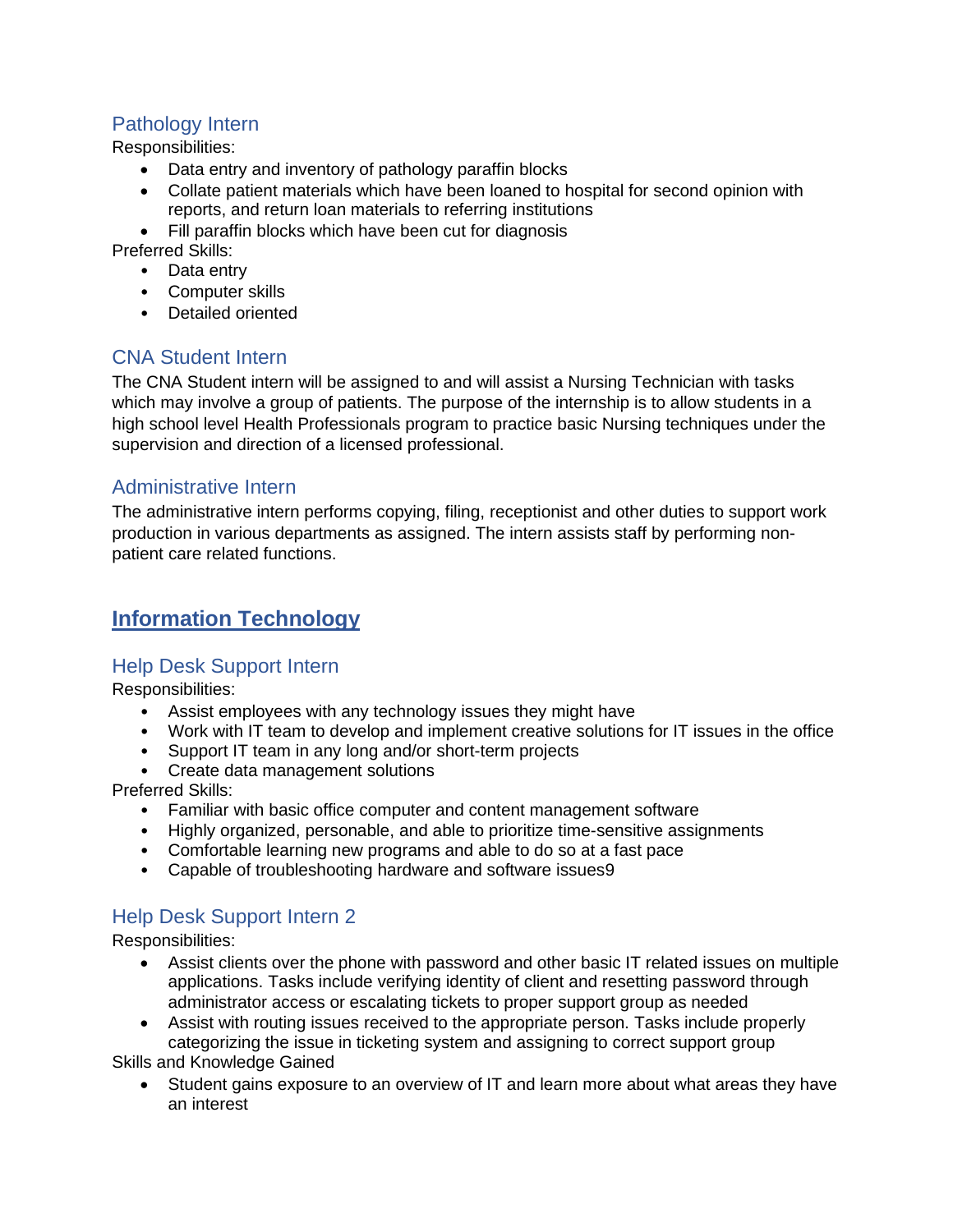- Student gains a better understanding of the company as it relates to IT
- Student gains exposure to working in a fast paced professional environment with high expectations and demand for accountability
- Student has the ability to learn and adapt quickly to change in a dynamic environment

### <span id="page-3-0"></span>Information Systems Intern

Responsibilities:

- Provide workstation software, hardware and application support and troubleshooting for end user community
- Perform end user software and hardware upgrades and installations. Configure and deploy IT equipment to new hires
- Assist in the maintenance and administration of IT resources, assets and accounts. Create or refresh end user and IT instructional job aids and documentation
- Conduct IT equipment and account inventories and audits
- Respond to end user technology support requests

## <span id="page-3-1"></span>Web Graphics Intern

Responsibilities:

- Maintain current extranets including building additional pages and functionality
- Review existing client branding to design and develop appropriate style sheets and guides
- Design and develop enriching user experience design mockups and site layout in a graphical representation
- Create online prototypes/story boards from designs

## <span id="page-3-2"></span>Device Deployment Intern

Responsibilities:

- Assist in the support of IT device needs
- Job to include, but not limited to:
	- image/re-image computers
	- set-up of new PCs and equipment for end users
	- assist with client hardware moves throughout the supported facility
	- document and manage requests for IT assistance
	- simple PC hardware repairs once trained and experienced

Skills and Knowledge Gained

- Student gains exposure to an overview of IT and learn more about what areas they have an interest
- Student gains exposure to working in a fast paced professional environment with high expectations and demand for accountability
- Student has the ability to learn and adapt quickly to change in a dynamic environment
- Student will learn IT policies and procedures, including PC deployment, move processes and basic troubleshooting skills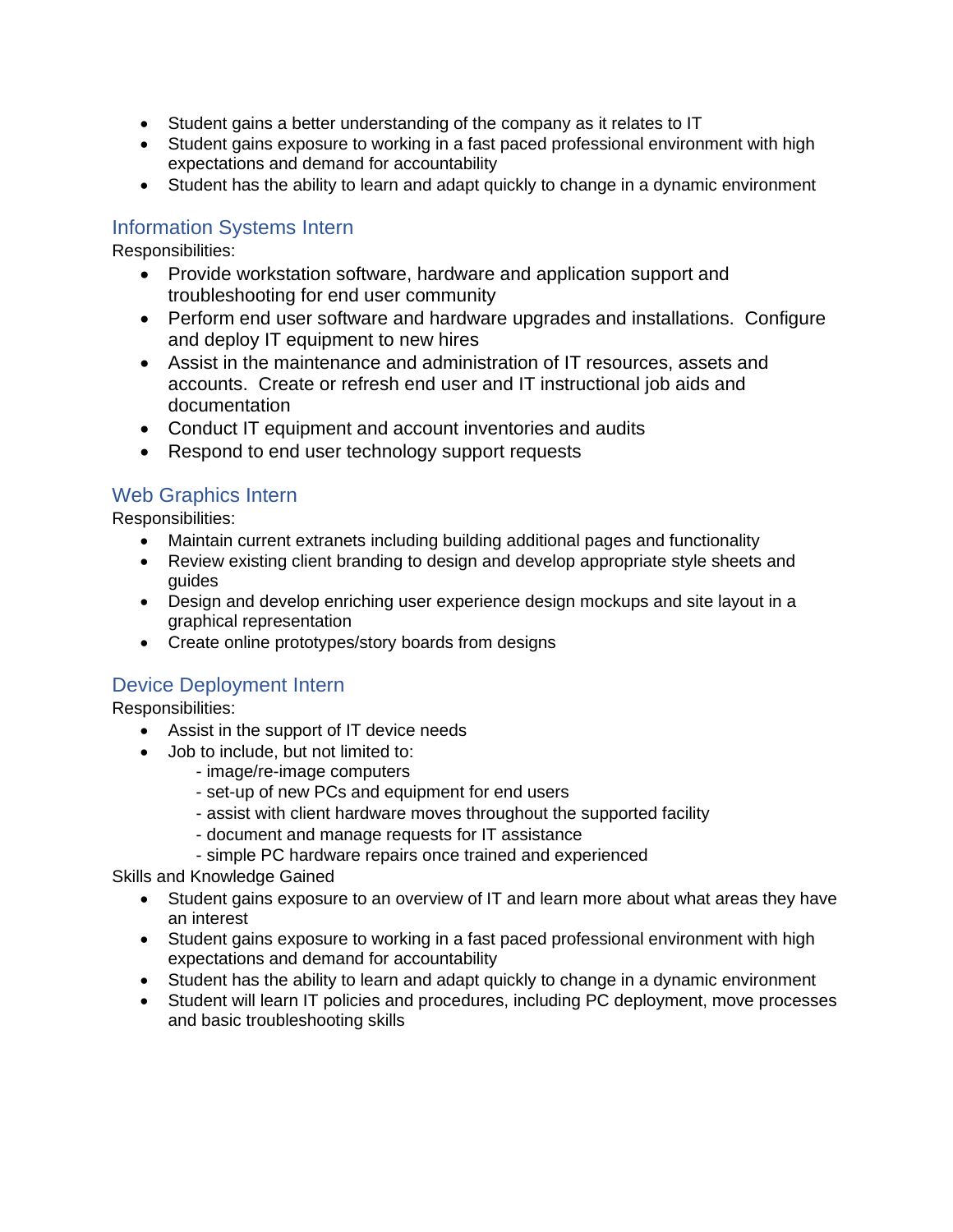## <span id="page-4-0"></span>Data/Quality Assurance Intern

The intern will be responsible for assisting the department in various activities to support data and/or quality standards. These activities may include the following:

- Assist in writing and running test scripts for various applications
- Monitor and maintain defects for various applications
- Review data for accuracy and completeness and ensure duplicates do not exist
- Use critical thinking skills to determine the appropriateness of the requests, escalate questions or concerns to immediate supervisor
- Work with employees outside of department to ensure understanding of appropriate request procedures and processes. Be responsive to questions
- Coordinate customer/vendor integration and cleansing activities to match company information across systems. Use reports and system inquiries to assist in identifying customer/vendors matches between systems

Skills and Knowledge Gained

- Learn impacts of data/quality assurance on enterprise wide systems
- Gain insight around data/quality assurance integration across system platforms
- Improve organizational skills to meet timelines
- Improve general computer skills including keyboarding and desktop shortcuts

# <span id="page-4-1"></span>**Life Sciences**

## <span id="page-4-2"></span>Cardiovascular Marketing Intern

Responsibilities:

- Attend weekly marketing and weekly agency meetings with members of the Cardiovascular Team
- Provide marketing support to case managers supporting patients receiving drug therapies
- Coordinate cardiologist speaking engagements
- Provide general clerical support
- Coordinate team mailings
- Conduct research and prepare reports for the team

Preferred Skills:

- Basic computer skills, including knowledge of Microsoft Outlook, Excel, Word & **PowerPoint**
- Good organizational and communication skills
- Quality proofreading skills
- Ability to work independently and handle confidential information discreetly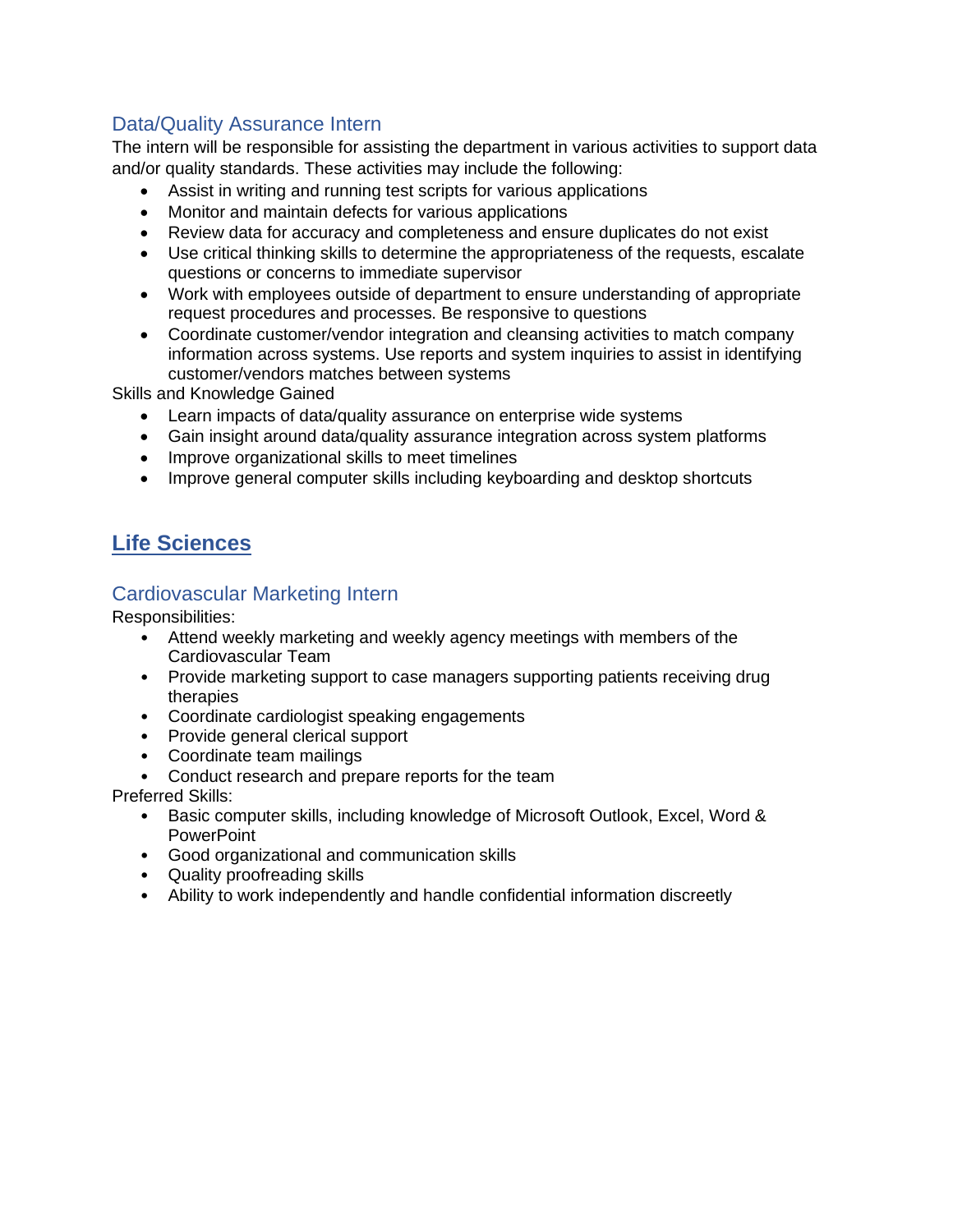# <span id="page-5-0"></span>**Real Estate**

### <span id="page-5-1"></span>Property Management Intern

#### Responsibilities:

- Greet all visitors in a professional manner and refer them to appropriate staff
- Answer all incoming calls and direct them to appropriate personnel
- Gather mail from designated area; open and date-stamp all incoming mail; route mail to appropriate personnel/building/department
- File material in appropriate files
- Accurately type memos/letters/spreadsheets
- Make outgoing calls and page staff members
- Receive and process work orders
- Contact appropriate person in case of any emergency

Preferred Skills:

- Strong customer service skills
- Professional attitude

# <span id="page-5-2"></span>**Financial Services**

## <span id="page-5-3"></span>Governance, Risk and Compliance Team Intern

Responsibilities:

- Research and prepare business continuity session presentations
- Research topics for other Governance, Risk and Compliance training modules
- Enter items into contract system
- Review contract files for appropriate documentation
- Maintain and audit user IDs for several applications
- Monitor and audit secure folder memberships

Preferred Skills:

- Strong attention to detail
- Working knowledge of Microsoft Excel

## <span id="page-5-4"></span>**Manufacturing**

### <span id="page-5-5"></span>Manufacturing intern

Each of the interns will have exposure to different areas of the manufacturing operations. Greenville Technology, Inc. plans to include interns in the following areas: Quality Assurance:

- Part gauging
- Production component inspections
- Injection audits
- Quality process audits

Production Support:

- Assembly support
- Downtime tracking and analysis